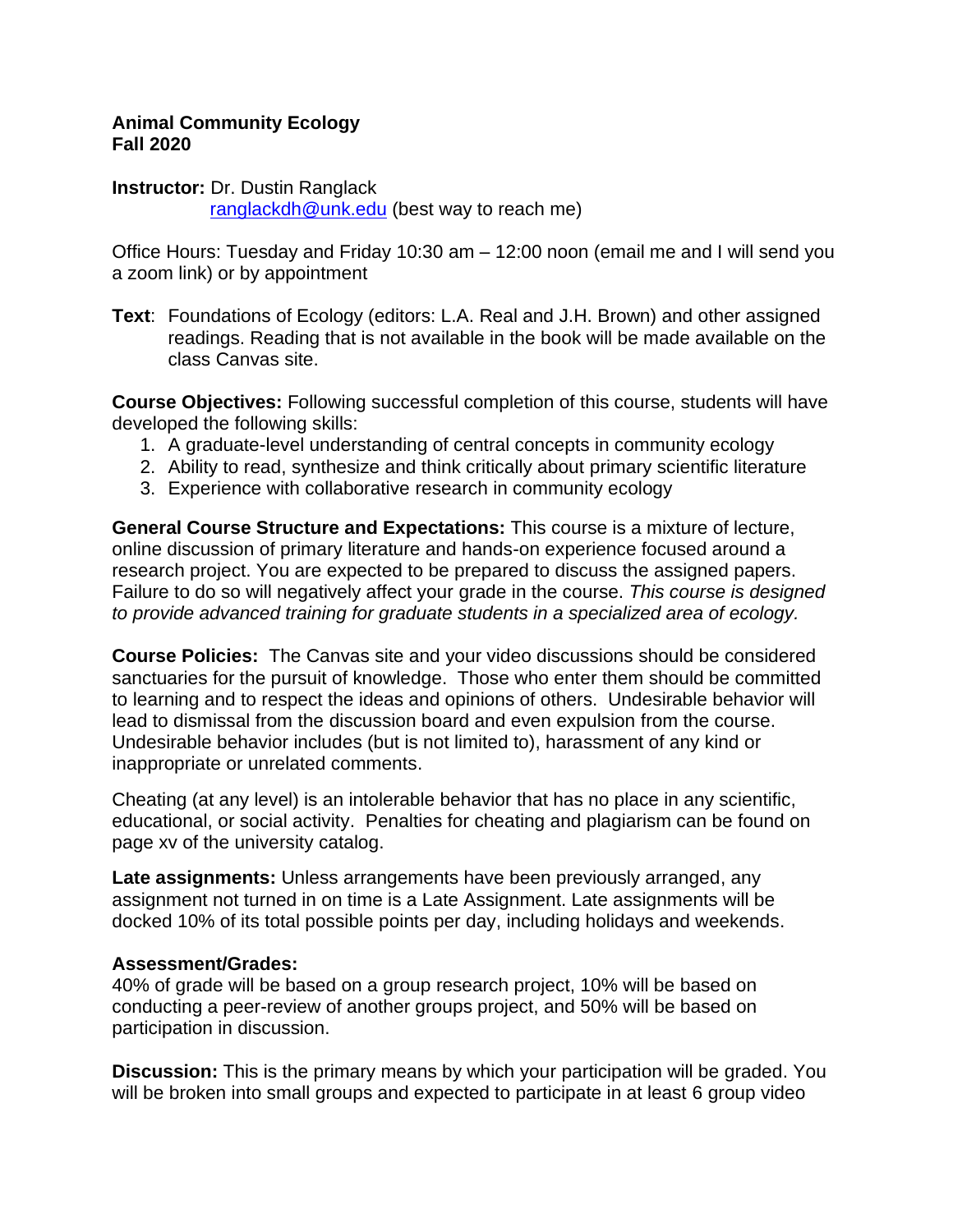discussions via Zoom to discuss the material we have gone over in the lectures, each worth 50 points. You will be divided into groups based on your general availability (weekdays, weekends, morning, afternoon, evening) and are expected to record your discussions and submit them for credit. I will try to join at least 2 discussions from each group during the semester. Talk about the strengths/weaknesses of each papers, what you found particularly interesting/helpful, how did the papers change the way you think, what new questions do you have after reading the papers, etc.

**Group Projects:** Because collaboration is an increasingly important skill in science, projects will be done groups. The project must be related to community ecology. However, the project does not need to be restricted to animals. The research paper should be written following the style guidelines for *Ecosphere.*

### **Grades:**

The grading scale used for this class is as follows:

| $A(93-100\%)$     | $C(73-76.9%)$     |
|-------------------|-------------------|
| A- $(90-92.9\%)$  | $C - (70-72.9%)$  |
| $B + (87-89.9\%)$ | $D+$ (67-69.9%)   |
| $B(83-87.9%)$     | $D(63-66.9\%)$    |
| $B - (80-82.9\%)$ | $D - (60-62.9\%)$ |
| $C+$ (77-79.9%)   | $F$ (below 60%).  |

In general, grades for the course will be assigned as follows:

**A** – Indicates that the work is markedly superior and is without major problems. It is an honors grade denoting that the goals for the assignment or course have been achieved with distinction.

**B** – Indicates that the work has met all of the requirements of the assignment or course at a level that is consistently above average, and the student has achieved most of the goals.

**C** – Indicates satisfactory work that is consistently average and that meets the course goals at a sufficient level to pass, even though there may be some problems with the work.

**D** – Indicates the minimal achievement in order to earn credit, even though the work is below the standard required for good academic standing.

**F** – Indicates failure to complete an assignment or course, or work that does not fit into the requirements of the assignment or course or meet acceptable standards, so that no credit can be awarded.

**University Policies Related to COVID-19:** The university community is deeply concerned for the well-being of its students, faculty, and staff. Keeping each other as safe as possible will require commitment from each of us; failure to do so will literally place lives in danger. The full policy relating to mitigation of the spread of infectious diseases can be found at <https://www.unk.edu/coronavirus/> Policies that apply to all courses (online, remote, blended, or face-to-face) include: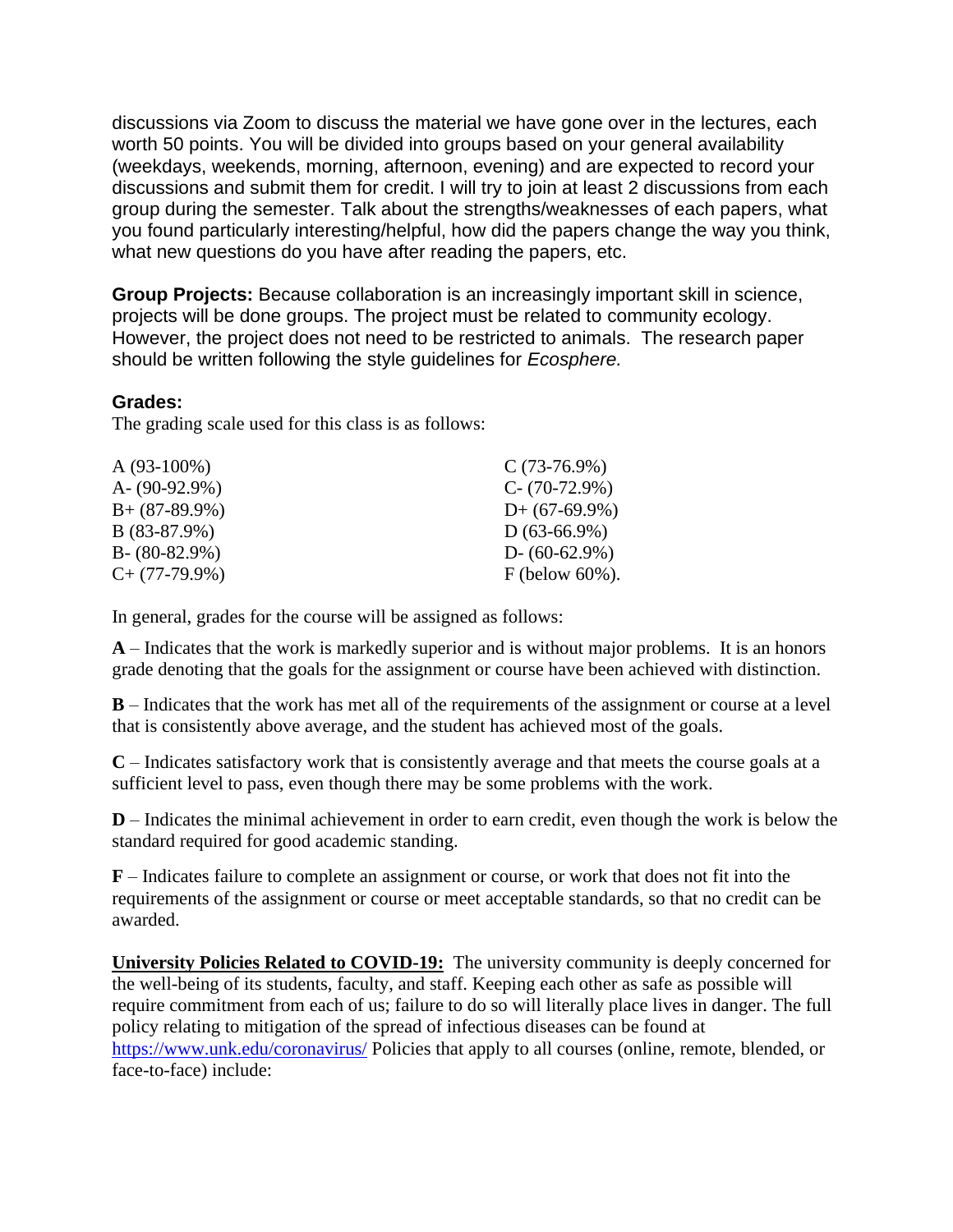• Students shall monitor their health daily. No student shall attend classes in person while sick. Those who have had contact with positive-tested individuals or show COVID-19 related symptoms must have clearance from the Public Health Center prior to returning to face-toface classes. There will be no penalties for missing classes for COVID-19 related absences. Students will still be responsible for course content through alternative attendance or other options arranged with the instructor.

Additional policies specific to face-to-face instruction include the following:

- 1. During Phases I and II, all students are required to wear masks that cover the nose and mouth at all times during class and at any time, inside or outside, where physical distancing of at least 6' is not possible. Instructors shall maintain 16' of distance from students while lecturing but may be closer, if masked. Instructors have the authority to direct students who refuse to wear masks to leave the classroom. Students who have medical issues that make masks inadvisable should contact Disability Services for Students at 308.865.8214 to request an exemption.
- 2. Students shall not arrive for class more than 5 minutes before the scheduled start time for the course. Instructors shall dismiss students promptly at the end time and all shall leave the classroom promptly. Students who have questions should use office hours rather than before/after class times.
- 3. Instructors and students should clean their desks prior to class. Cleaning materials will be provided.

Questions regarding COVID-19 should be directed to the Public Health Center [unkhealth@unk.edu](mailto:unkhealth@unk.edu) or 308-865-8254. Questions regarding the COVID-19 academic policy should be directed to Sr. Vice Chancellor Bicak at [bicakc@unk.edu.](mailto:bicakc@unk.edu) Questions regarding department specific requirements should be directed to Dr. Julie Shaffer, [shafferjj@unk.edu.](mailto:shafferjj@unk.edu)

**The above directions must be followed by everyone for the health and safety of our University. Students who do not comply may face disciplinary action from the university.** Violations of any University or Campus Policy is a violation of the Student Code of Conduct.

### **Students with Disabilities**

It is the policy of the University of Nebraska at Kearney to provide flexible and individualized reasonable accommodation to students with documented disabilities. To receive accommodation services for a disability, students must be registered with the UNK Disabilities Services for Students (DSS) office, 175 Memorial Student Affairs Building, 308-865-8214 or by email *unkdso@unk.edu* 

### **UNK Statement of Diversity & Inclusion:**

UNK stands in solidarity and unity with our students of color, our LatinX and international students, our LGBTQIA+ students and students from other marginalized groups in opposition to racism and prejudice in any form, wherever it may exist. It is the job of institutions of higher education, indeed their duty, to provide a haven for the safe and meaningful exchange of ideas and to support peaceful disagreement and discussion. In our classes, we strive to maintain a positive learning environment based upon open communication and mutual respect. UNK does not discriminate on the basis of race, color, national origin, age, religion, sex, gender, sexual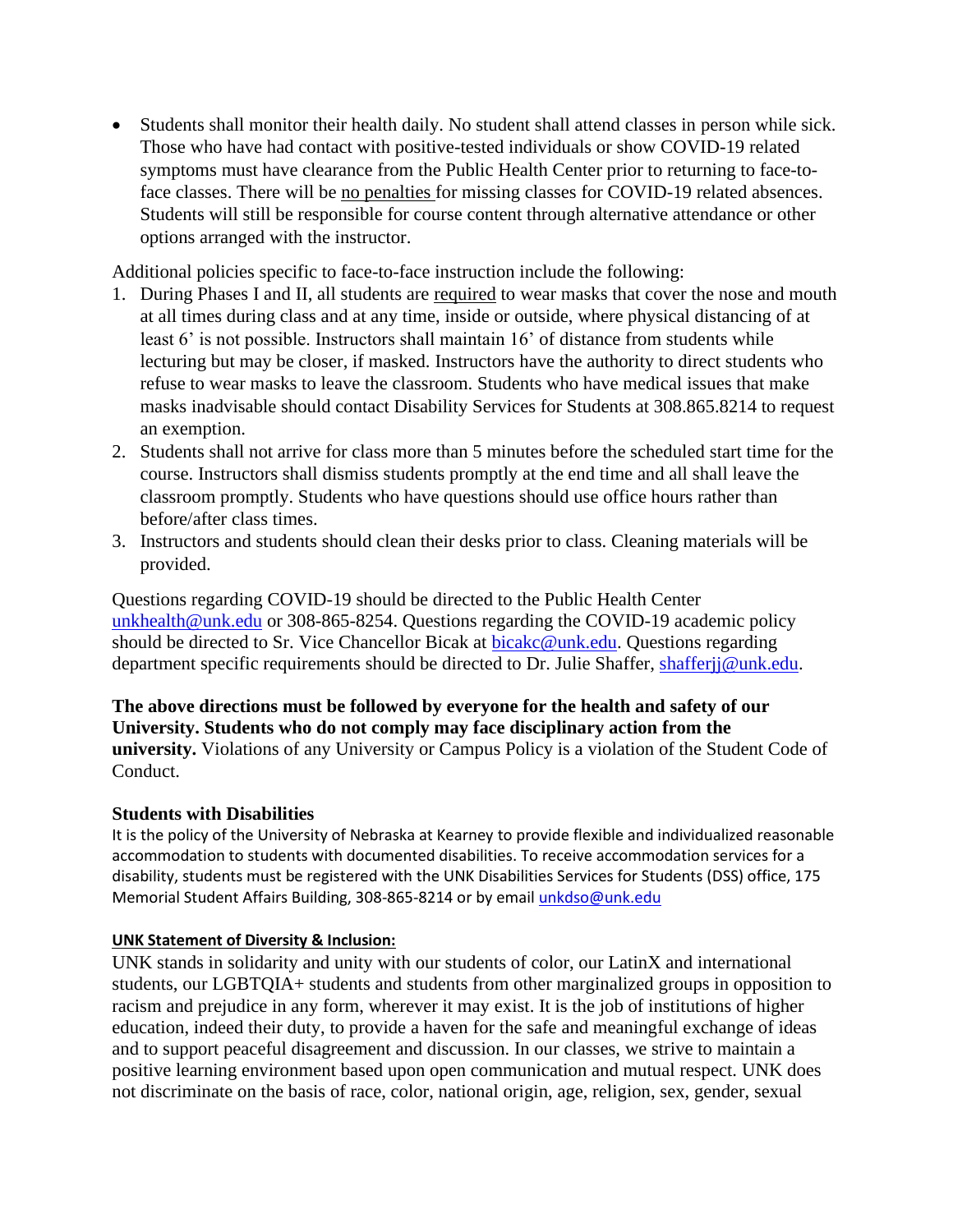orientation, disability or political affiliation. Respect for the diversity of our backgrounds and varied life experiences is essential to learning from our similarities as well as our differences. The following link provides resources and other information regarding D&I: <https://www.unk.edu/about/equity-access-diversity.php>

### **Students Who are Pregnant**

It is the policy of the University of Nebraska at Kearney to provide flexible and individualized reasonable accommodation to students who are pregnant. To receive accommodation services due to pregnancy, students must contact Cindy Ference in Student Health, 308-865-8219. The following link provides information for students and faculty regarding pregnancy rights. [http://www.nwlc.org/resource/pregnant-and-parenting-students-rights-faqs-college-and-graduate](https://urldefense.proofpoint.com/v2/url?u=http-3A__www.nwlc.org_resource_pregnant-2Dand-2Dparenting-2Dstudents-2Drights-2Dfaqs-2Dcollege-2Dand-2Dgraduate-2Dstudents&d=DwMFAg&c=Cu5g146wZdoqVuKpTNsYHeFX_rg6kWhlkLF8Eft-wwo&r=BJkIhAaMtWY7PlqIhIOyVw&m=RgBL3s2VNHfvD5ReMK2q_PhwYU8dbEt1vxs1BO4WkpQ&s=MmB91XAzaW-E7UPMXPGx9tWJQbTWJYyYzM8gLjhEzQ0&e=)[students](https://urldefense.proofpoint.com/v2/url?u=http-3A__www.nwlc.org_resource_pregnant-2Dand-2Dparenting-2Dstudents-2Drights-2Dfaqs-2Dcollege-2Dand-2Dgraduate-2Dstudents&d=DwMFAg&c=Cu5g146wZdoqVuKpTNsYHeFX_rg6kWhlkLF8Eft-wwo&r=BJkIhAaMtWY7PlqIhIOyVw&m=RgBL3s2VNHfvD5ReMK2q_PhwYU8dbEt1vxs1BO4WkpQ&s=MmB91XAzaW-E7UPMXPGx9tWJQbTWJYyYzM8gLjhEzQ0&e=)

# **Reporting Student Sexual Harassment, Sexual Violence or Sexual Assault**

Reporting allegations of rape, domestic violence, dating violence, sexual assault, sexual harassment, and stalking enables the University to promptly provide support to the impacted student(s), and to take appropriate action to prevent a recurrence of such sexual misconduct and protect the campus community. Confidentiality will be respected to the greatest degree possible. Any student who believes she or he may be the victim of sexual misconduct is encouraged to report to one or more of the following resources:

# **Local Domestic Violence, Sexual Assault Advocacy Agency** 308-237-2599

**Campus Police (or Security)** 308-865-8911

### **Title IX Coordinator** 308-865-8655

Retaliation against the student making the report, whether by students or University employees, will not be tolerated.

**SUBJECT TO CHANGE:** This syllabus and schedule are subject to change in the event of extenuating circumstances. If you are absent from class, it is your responsibility to check on announcements or assignments made while you were absent.

### **Above all:**

Your objective should be to enjoy this course and come away from it having gained a firm understanding of the underlying principles that govern animal community ecology. Participate in class discussions, ask questions, and consult the instructor if there is anything you need clarified.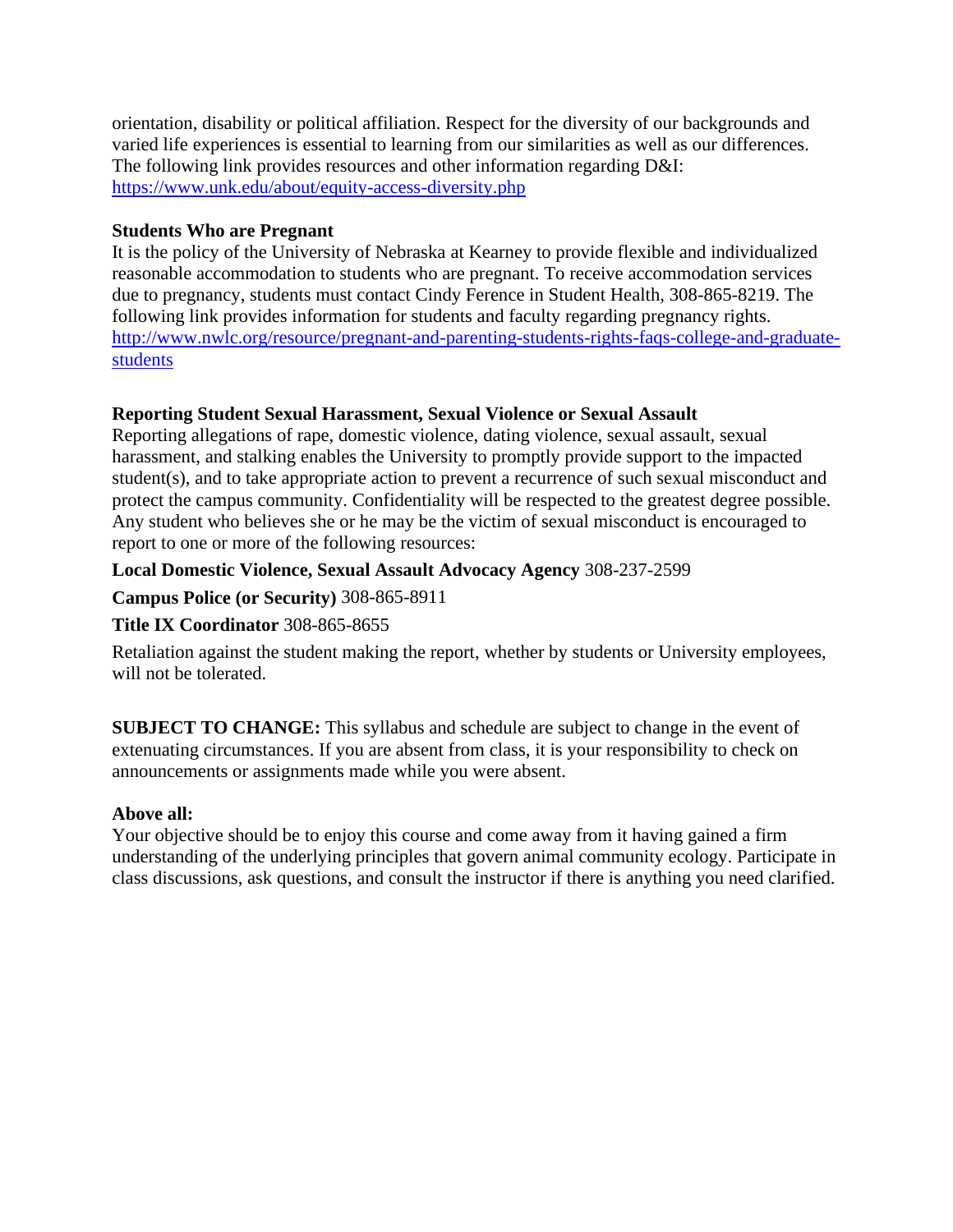# **Animal Community Ecology**

| <b>Date</b> | <b>Topic</b>                                                | <b>Reading (Subject to Change)</b>  |
|-------------|-------------------------------------------------------------|-------------------------------------|
| Week 1      | <b>Introduction to Course</b>                               | Syllabus                            |
| Week 2      | What is Community Ecology?                                  | Thaler et al (2012)                 |
|             |                                                             | Rule et al (2012)                   |
|             | The Niche                                                   | Hutchinson (1957), FoE              |
|             |                                                             | Connell (1961) FoE                  |
|             |                                                             | Araujo & Luoto (2007)               |
| Week 3      | Competition                                                 | Park (1948), FoE                    |
|             |                                                             | MacArthur (1958), FoE               |
|             |                                                             | Pacala & Roughgarden (1982)         |
|             |                                                             | Brown & Davidson (1977)             |
|             |                                                             | Dunham (1980)                       |
|             |                                                             | <b>Byers</b> (2000)                 |
|             | Group Project Discussion                                    |                                     |
|             |                                                             | Huffaker (1958), FoE                |
|             |                                                             | Nicholson & Bailey (1935), FoE      |
|             | Predation                                                   |                                     |
|             |                                                             | Paine (1966), FoE                   |
| Week 4      |                                                             | Holling (1959), FoE                 |
|             |                                                             | Brooks & Dodson (1965), FoE         |
|             |                                                             | Schmitz (2008)                      |
|             |                                                             | Tallian et al. (2017)               |
|             | Group project discussion                                    |                                     |
|             | Mutualism                                                   | Janzen (1966)                       |
|             |                                                             | Palmer et al (2008)                 |
| Week 5      | <b>Indirect Interactions</b>                                | Holt (1977)                         |
|             |                                                             | Schmitt (1987)                      |
|             |                                                             | Peacor & Werner (1997)              |
|             | Group project discussion                                    | Ranglack et al (2015)               |
| Week 6      | Projects                                                    | Catch up                            |
|             | <b>Coexistence Theories</b>                                 | MacArthur & Levins (1967)           |
| Week 7      | -MacArthur, Tilman, and Chesson approaches                  | Excerpt from Chase & Leibold (2003) |
|             |                                                             |                                     |
|             |                                                             | Adler et al (2007)                  |
|             |                                                             | Shea & Chesson (2003)               |
|             | Research projects: Discuss project topics and<br>work plans |                                     |
| Week 8      | <b>Community Structure</b>                                  | Gleason (1926), FoE                 |
|             | -The original debate                                        | Clements (1935), FoE                |
|             |                                                             | Whittaker (1956), see Canvas for    |
|             |                                                             | excerpts to read                    |